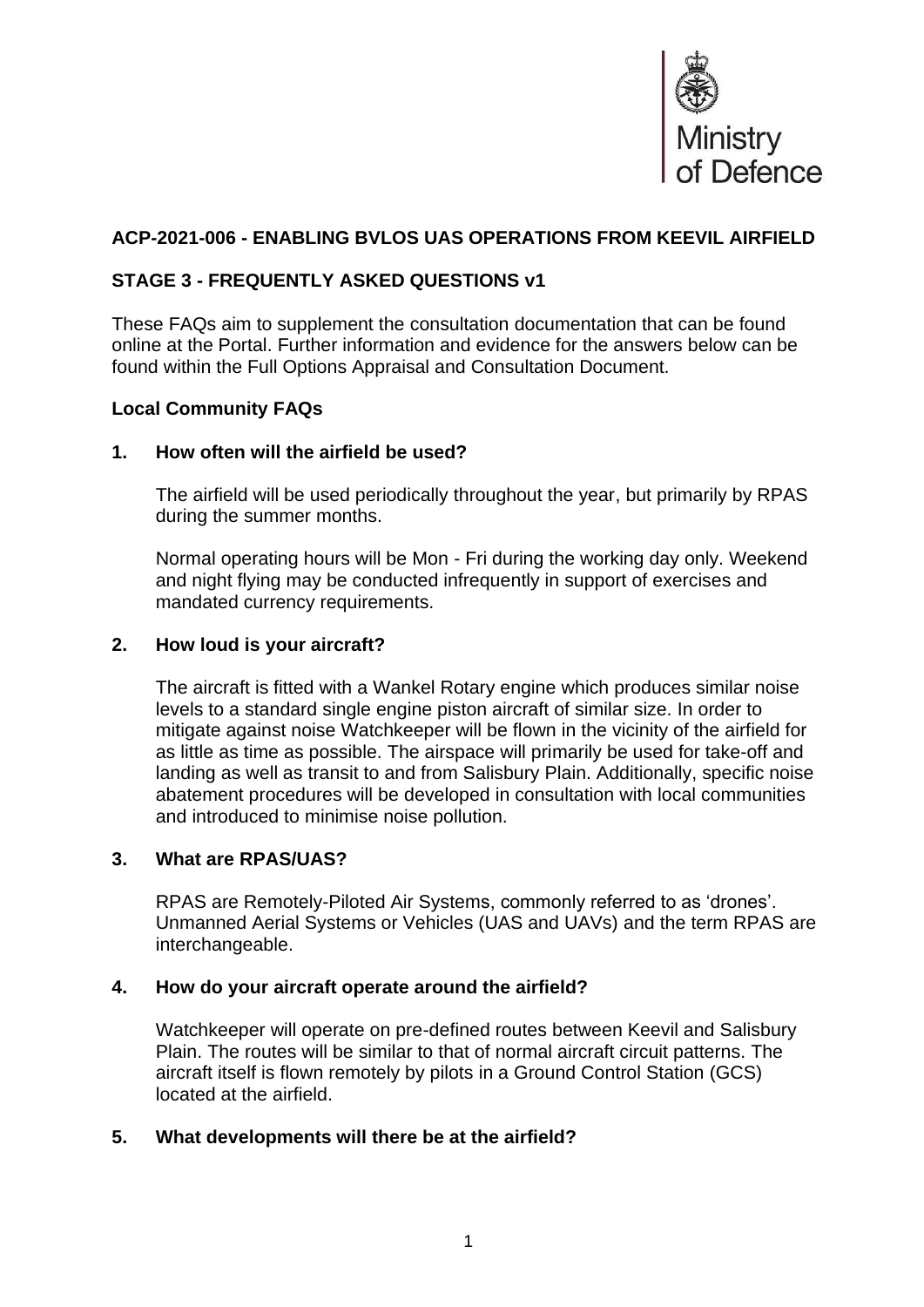Keevil Airfield will be used as a training location to allow RPAS integration with military training exercises on SPTA. In order to facilitate this, there will be some infrastructure development in due course but are yet to be determined.

### **6. What is meant by BVLOS?**

BVLOS stands for 'Beyond Visual Line of Sight' and refers to how certain RPAS can be operated. As Watchkeeper can operate up to 150km away from the Ground Control Station it is operated BVLOS.

### **7. Why has Keevil been chosen as the location for operating RPAS?**

Having been tested over a three-month period in Summer 2021 Keevil has been selected as a site for training military RPAS operators due to its proximity to Salisbury Plain Training Area.

Due to its asphalt runways and minimum amount of other airfield based users, Keevil offers substantial improvements to training outputs compared with other live flying locations and will allow the MOD to significantly accelerate wider RPAS conceptual development due to the increased opportunities to integrate with wider Army and Defence exercises.

Alternative locations such as Boscombe Down, Upavon, Netheravon or Deptford Down have been discounted due to its existing operations or runways limitations.

# **8. Will Bannerdown Gliding Club's operation be negatively affected by RPAS operations at Keevil?**

Bannerdown Gliding Club is member of the Royal Air Force Gliding and Soaring Association. Its contribution to the Service flying community in the provision of recreational flying opportunities is invaluable. Although all efforts will be made to minimise impact on their operations, the standing agreement with Service flying clubs are that Military training takes priority over recreational flying activities. However, it is anticipated that RPAS will pose little to no impact on Bannerdown Gliding Club activities due to the majority of gliding occurring at weekends.

# **9. How safe are RPAS?**

Watchkeeper is operated in accordance with strict safety regulation and is certified to fly within UK airspace. Robust measures are put in place to deal with emergency scenarios.

The routes the aircraft will follow minimises risk to life by avoiding urban areas and buildings as much as possible. In the event of an emergency, the aircraft will either conduct an emergency landing at the airfield or conduct a forced landing in Salisbury Plain Training Area at pre-selected sites away from populated areas.

#### **10. Will this increase traffic in nearby villages?**

All large military vehicles must approach the airfield from the North and will therefore not cause undue congestion in surrounding villages. Less for initial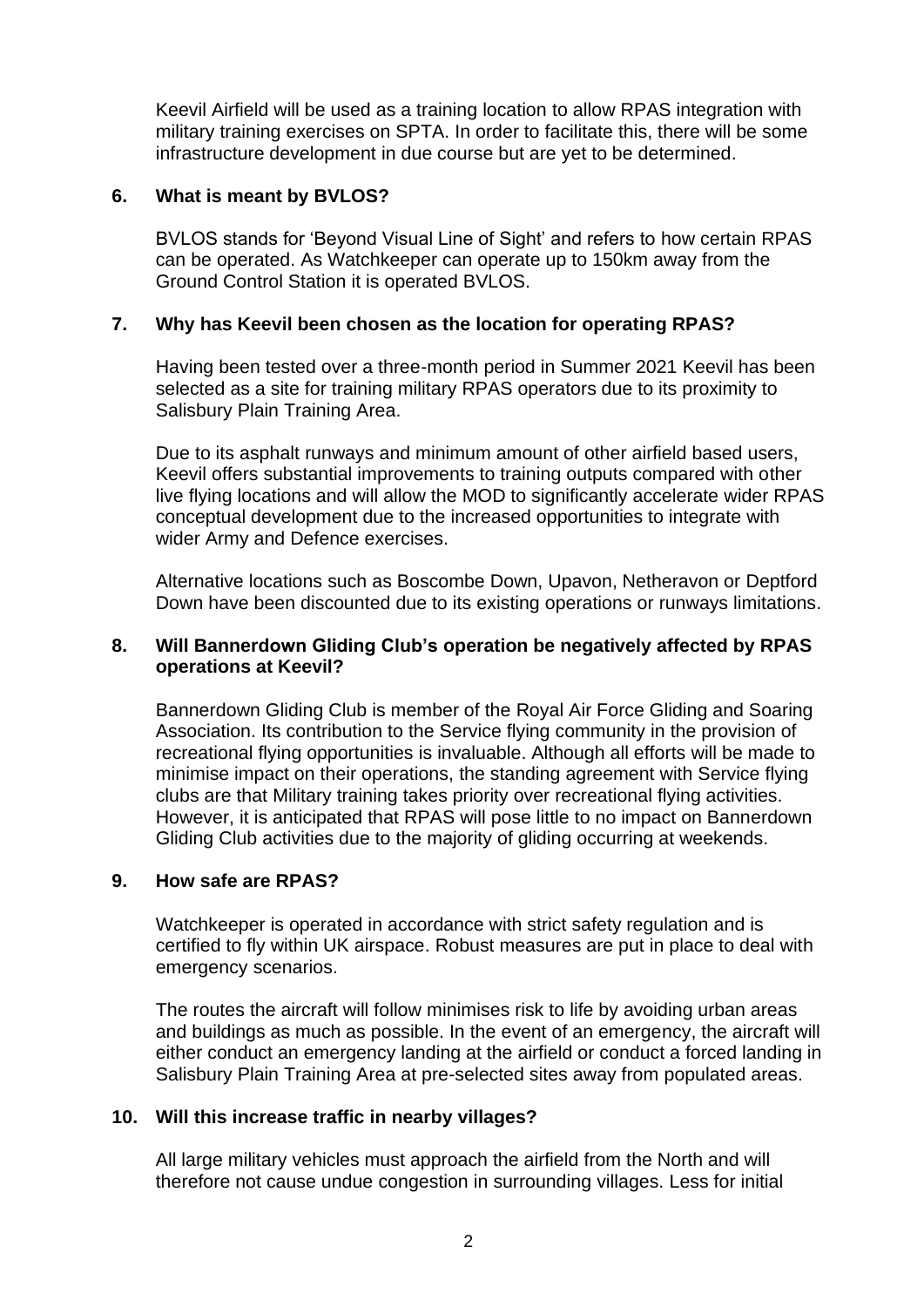deployment period there will not be a requirement for regular convoys of military vehicles.

# **11. What will your payload/camera be looking at?**

During operation between Keevil and Salisbury Plain the aircraft's camera will be used to provide situational awareness for the pilots only. Only once the aircraft is established over Salisbury Plain will the cameras be used for training payload operators in surveillance.

#### **12. Will there be a point of contact for local residents should they want to discuss military operations at Keevil?**

During exercise periods there will be a duty telephone number for the Ops Room that residents can call should they wish. Residents may also contact the Low Flying Complaints and Enquiries Unit on [SWK-lowflying@mod.gov.uk](mailto:SWK-lowflying@mod.gov.uk)

#### **Aviation stakeholders FAQs**

#### **13. Why do you need to change the airspace around Keevil?**

Current regulation requires certified RPAS operating BVLOS to be contained within segregated airspace. In order to facilitate RPAS operations from Keevil the surrounding airspace is therefore required to be modified to ensure take-off, landing and transit is conducted within segregated airspace which traditionally is satisfied in the UK by Danger Areas.

#### **14. Why can the MOD not operate RPAS from other airfields such as Netheravon, Middle Wallop or Boscombe Down?**

Whilst Watchkeeper has operated from MOD Boscombe Down in the past it is not possible to conduct sufficient ab-initio pilot training or tactical training from this location due to the type and amount of other airfield operations.

Middle Wallop, as the home of the Army Aviation Centre, is a busy airfield for training rotary wing pilots. Additionally, its runway and its airspace currently discount this location.

Netheravon, Upavon and Deptford Down, whilst contained within Salisbury Plain, have undulated grass runways that is currently discounted due to technical limitations placed on the Watchkeeper aircraft.

#### **15. How often will the airspace be activated?**

The airspace will be activated by NOTAM as required. It will be used mostly in the summer months to support training and exercises on SPTA. It will only be activated should a DACS or a DAAIS be available.

#### **16. Will my aircraft be denied access to Keevil?**